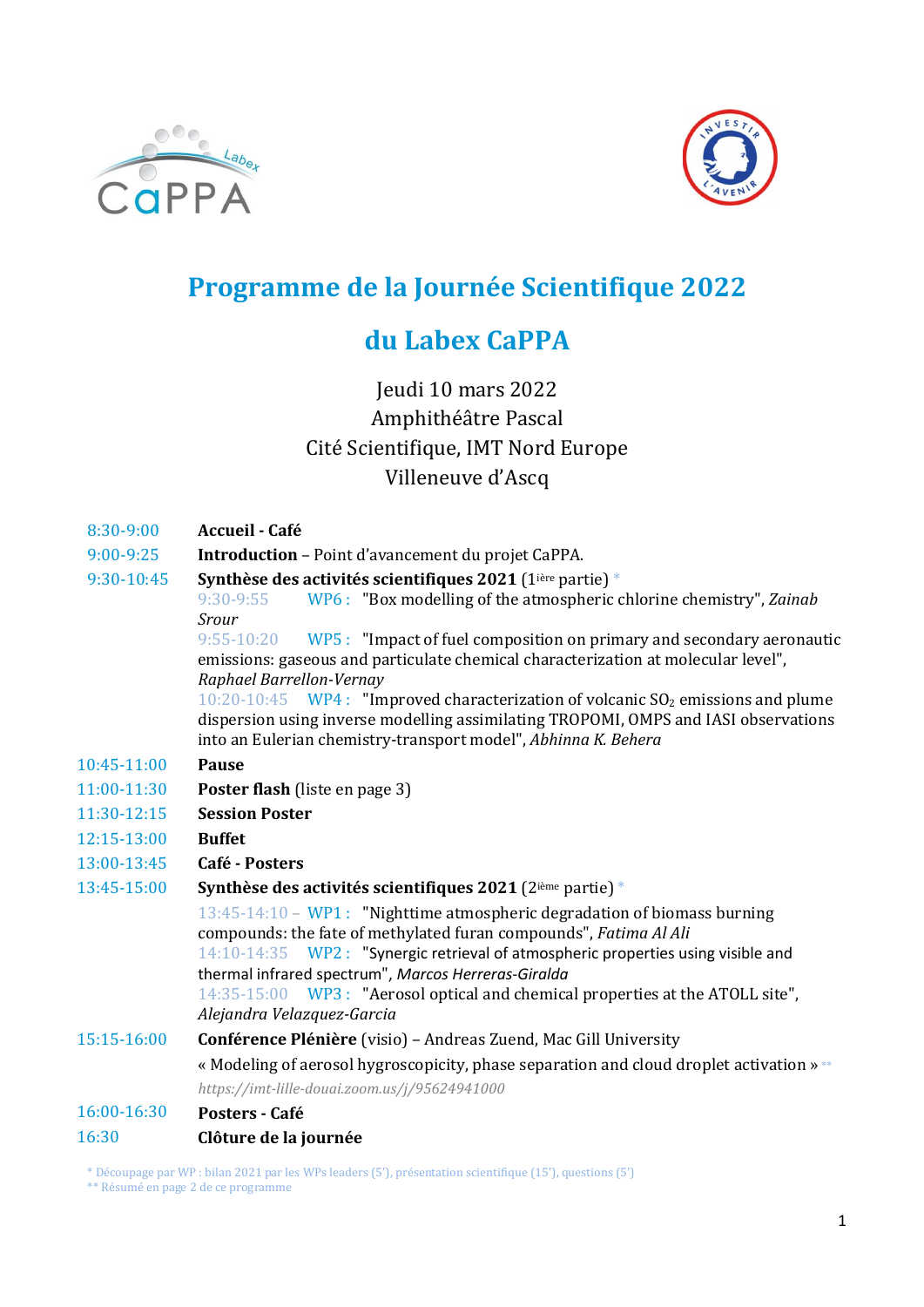



# Online seminar at Labex CaPPA scientific day

### Andreas Zuend, Mac Gill University

March 10, 2022 – 15:15 - 16:00

https://univ-lille-fr.zoom.us/j/92147275016?pwd=N29pbzB1ODFWYUhBRkFFZFJzbjNwQT09

Title:

Modeling of aerosol hygroscopicity, phase separation and cloud droplet activation

### Abstract:

The water uptake characteristic (hygroscopicity) of atmospheric aerosols is among several key properties controlled by chemical composition. The hygroscopicity is relevant for particle size, cloud droplet activation, and interactions with radiation. The equilibrium state of a particle is affected by nonideal thermodynamic mixing within its condensed phases and the simultaneous partitioning of semivolatile organic and inorganic species. The occurrence of liquid–liquid phase separation in mixed organic–inorganic particles can affect the aerosol mass concentration, phase viscosities, and particle surface properties. Thermodynamic and dynamic models of these processes attempt to provide predictions for use in detailed single-particle models as well as large-scale atmospheric models. However, a trade-off exists between the level of affordable chemical complexity, available information, and computational costs. In this seminar, we will introduce a relatively detailed framework based on the AIOMFAC model as well as a reduced-complexity organic aerosol model, which offers the ability to process input information typically available in large-scale air quality models and/or data from field studies. We will discuss applications of these models toward a predictive understanding of aerosol hygroscopicity, gas–particle partitioning, and cloud droplet activation.